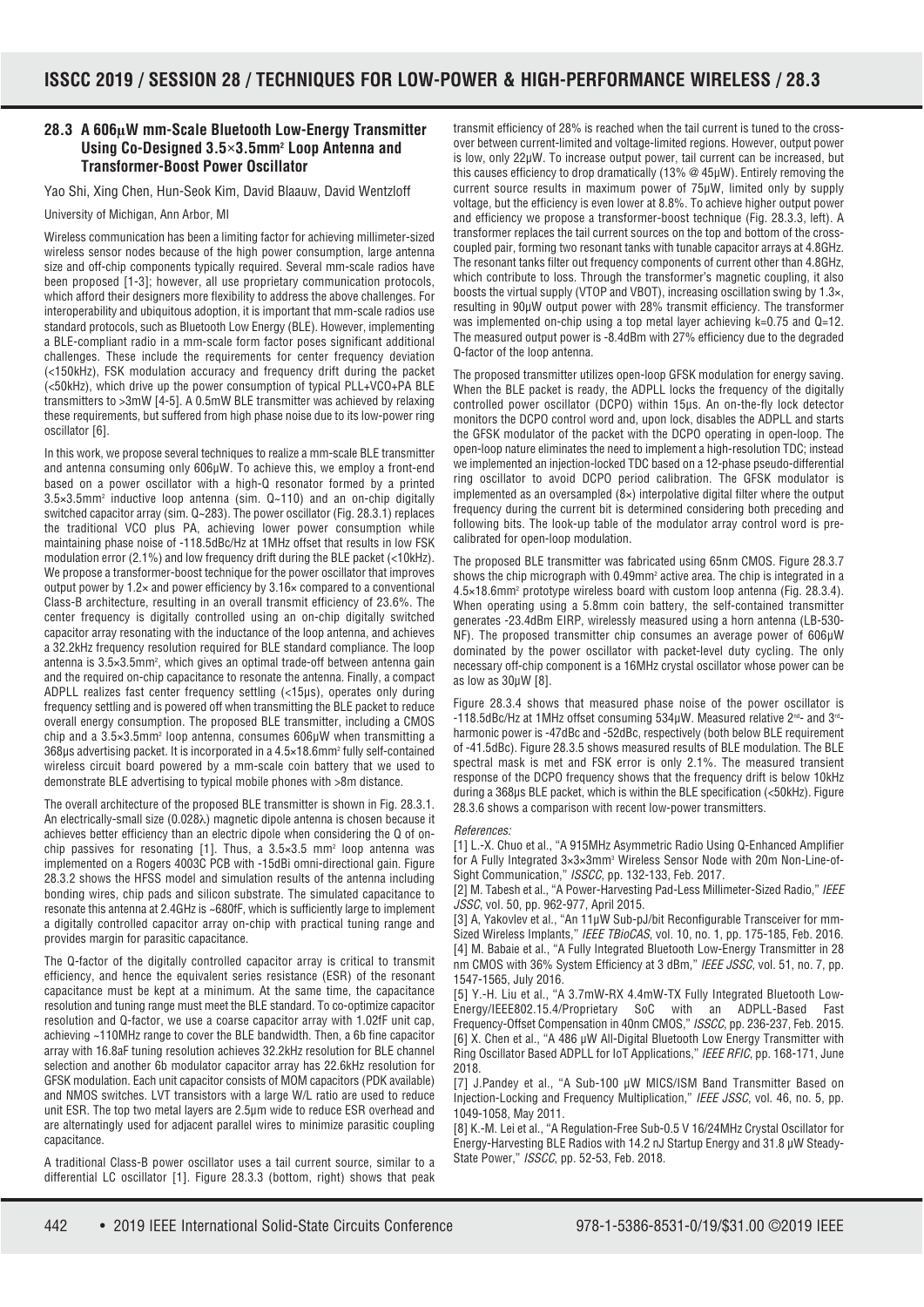

**Figure 28.3.1: Architecture and timing of proposed millimeter-scale BLE transmitter consisting of 3.5×3.5mm2 high-Q printed loop antenna and single CMOS chip.**



**Figure 28.3.3: Proposed transformer-boost power oscillator for boosted output power with enhanced transmit efficiency.**





**Figure 28.3.2: Co-design of loop antenna and capacitor array for high-Q resonator and BLE compliance.**



**Power Oscillator Phase Noise** 

 $-118.5$ 



sly Measured EIRP = -23.4dBn

J

**Figure 28.3.4: EIRP measured using the prototype wireless board. Transmitter power breakdown with packet-level duty cycling. Measured phase noise and transmission harmonics of the digitally controlled power oscillator.**

**Kr1 1.04 M** 

/Hz @ 1MHz

|                                     |           | <b>This Work</b>                         | <b>ISSCC 2017 [1]</b> | <b>JSSC 2015 [2]</b>                      | <b>JSSC 2016 [4]</b> | <b>ISSCC 2015 [5]</b> | <b>RFIC 2018 [6]</b> | <b>JSSC 2011 [7]</b> |
|-------------------------------------|-----------|------------------------------------------|-----------------------|-------------------------------------------|----------------------|-----------------------|----------------------|----------------------|
| Technology                          |           | 65 nm                                    | 180 nm                | 65 nm                                     | $28 \text{ nm}$      | 40 nm                 | 40 nm                | 130 nm               |
| <b>Co-Designed</b><br>Antenna       |           | $3.5x3.5$ mm <sup>2</sup><br>Planar Loop | 3x3x2mm3<br>3D Loop   | $2.5$ mm<br>On-Chip Dipole                | <b>N/A</b>           | <b>N/A</b>            | <b>N/A</b>           | <b>N/A</b>           |
| <b>Carrier Frequency</b>            |           | 2.4 GHz                                  | 915 MHz               | 60 GHz                                    | 2.4 GHz              | 2.4 GHz               | 2.4 GHz              | 400MHz               |
| Standard                            |           | <b>BLE</b>                               | Propritary            | Propritary                                | BLE                  | <b>BLE</b>            | <b>BLE</b>           | <b>MICS</b>          |
| Modulation                          |           | <b>GFSK</b>                              | <b>PPM</b>            | PPM                                       | <b>GFSK</b>          | <b>GFSK</b>           | <b>GFSK</b>          | <b>BFSK</b>          |
| Data Rate                           |           | 1 Mbps                                   | 30.3kbps              | 1.2 Mbps                                  | 1 Mbps               | 1 Mbps                | 1 Mbps               | 200 kbps             |
| <b>Supply Voltage</b>               |           | 1.2V                                     | 4 V                   | 0.9 V                                     | $0.5/1$ V            | 1V                    | 0.6 V                | <b>N/A</b>           |
| <b>Power Consumption</b>            |           | $0.61$ mW $1$                            | $2 \text{ mW}$        | $11 \text{ mW}$ <sup><math>4</math></sup> | 3.6 mW               | 4.2 mW                | $0.49$ mW            | $0.09$ mW            |
| <b>Energy Per Bit</b>               |           | $0.61$ $n$ J/b                           | 66 nJ/b               | $9.1$ $nJ/b$                              | $3.6$ nJ/b           | $4.2$ $nJ/b$          | $0.49$ $n$ $J/b$     | $0.45$ nJ/b          |
| <b>TX Output Power</b>              |           | $-8.4$ dBm $^2$                          | $-2$ dBm              | $-3$ dBm                                  | $0$ dBm              | $-2$ dBm              | $-19$ dBm            | $-17dBm$             |
| <b>Overall Efficiency</b>           |           | 23.6%                                    | $32.4%$ <sup>3</sup>  | 4.5%                                      | 28%                  | 15%                   | 2.6%                 | 22%                  |
| <b>Modulation Error</b>             |           | 2.1%                                     | N/A                   | <b>N/A</b>                                | 2.7%                 | 4.8%                  | 9%                   | <b>N/A</b>           |
| Osc. Phase Noise<br>@ 1MHz (dBc/Hz) |           | $-118.5$                                 | <b>N/A</b>            | <b>N/A</b>                                | $-116$               | $-110$                | $-85$                | $-1045$              |
| Spur<br>Level                       | HD2 (dBc) | $-47$                                    | N/A                   | <b>N/A</b>                                | $-50$                | $-47$                 | $-42$                | <b>N/A</b>           |
|                                     | HD3 (dBc) | $-52$                                    | <b>N/A</b>            | <b>N/A</b>                                | $-47$                | $-51$                 | $-45$                | <b>N/A</b>           |